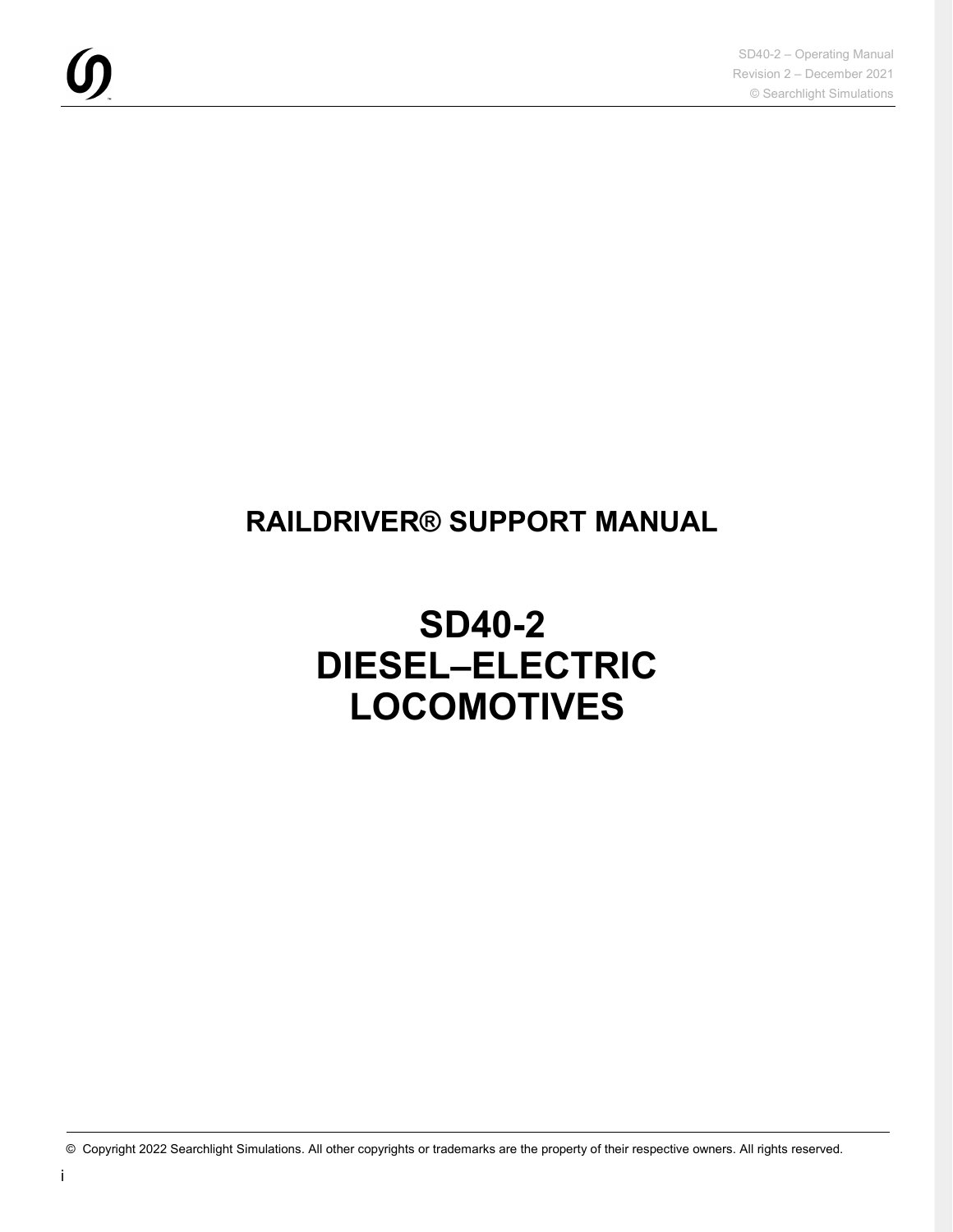## **GETTING STARTED**

*NOTE: The purpose of this manual is to act as a guide in setting up your RailDriver® for use with the Jointed Rail SD40-2.*

*NOTE: The following setup will require 3rd party software In order to work.*



**THIS PRODUCT WILL ONLY RUN ON TRAIN SIMULATOR 64-BIT EDITION. TRAIN SIMULATOR 32- BIT EDITION IS NOT SUPPORTED.**

#### REQUIREMENTS

- **7-Zip:** [www.7-zip.org](http://www.7-zip.org/) **or WinRar:** www.win-rar.com
- **TS2017 RailDriver and Joystick Interface:** <https://rail-sim.de/forum/wsif/index.php/Entry/3434-%E2%80%8BTS2017-Raildriver-and-Joystick-Interface/>
- **[Lead] JR SD40-2 BNSF.xml:** https://drive.google.com/file/d/1GbPfbot4w\_HHYgiFZiVmuM3Jt6dZG\_1d/view?usp=sharing

### SET-UP PROCESS

1. Download the TS2017 RailDriver and Joystick Interface software and unpack it's contents.

| the contract of the contract of the contract of the contract of the contract of<br>Scenario-Assistent (BETA) Tutorial: How to upload a file                                                                             |                                                                                                                                                                                                                                                                 | <b>d</b> +    |
|-------------------------------------------------------------------------------------------------------------------------------------------------------------------------------------------------------------------------|-----------------------------------------------------------------------------------------------------------------------------------------------------------------------------------------------------------------------------------------------------------------|---------------|
|                                                                                                                                                                                                                         | # Rat-Sm.de - Die deutsche Train Simulator Community > Downloads > Train Simulator > Other > Modified keys > Other ><br>TS2017 Raildriver and Joystick Interface @ 13209<br>hoizroler - Aug 9th 2017<br>Thor, Berliner079, MCGermanyFan and 3 others like this. | $\circledast$ |
| Download<br>GENERAL INFORMATION<br>5,417 (7.74 Views Per Day)<br>Views:<br>1,738 (2.48 Downloads Per Day)<br>Downloads:<br>ADDITIONAL INFORMATION<br>Cobra One<br>Author:<br>English<br>Language:<br>V3,0,8<br>Version: | Description Comments D Files O<br>DirectX.zip<br>Nov 5th 2018 - 100.68 MB - downloaded 543 times, last: 2 hours ago<br>TS2017 Raildriver and Joystick Interface V3.0.8.zip<br>May 16th 2019 - 7.86 MB - downloaded 195 times, last: 2 hours ago                 |               |
| Required Payware:<br>None<br>Required Freeware:<br>none                                                                                                                                                                 | % Share<br>1日28日                                                                                                                                                                                                                                                |               |

- 2. Run the TS2017 RailDriver and Joystick Interface application.
- 3. Plug in your RailDriver*®*.
- 4. Run TS20xx 64-bit edition.
- 5. A new window will open. In that new window, select the location of the RailWorks.exe application.

*NOTE: The RailWorks.exe is located within your main Railworks installation folder. Run a windows search for "Railworks" and it should guide you to the correct location.*

- 6. On the welcome screen, select "Standard" and click OK.
- 7. On the "Extract Data" screen, select OK and wait for the data to be extracted.
- 8. If the RailDriver*®* is plugged in, you will be prompted to calibrate it. Refer to "TS 2017 Raildriver and Joystick Interface Manual V3.0.8" included with the TS2017 RailDriver*®* and Joystick Interface archive for more information.